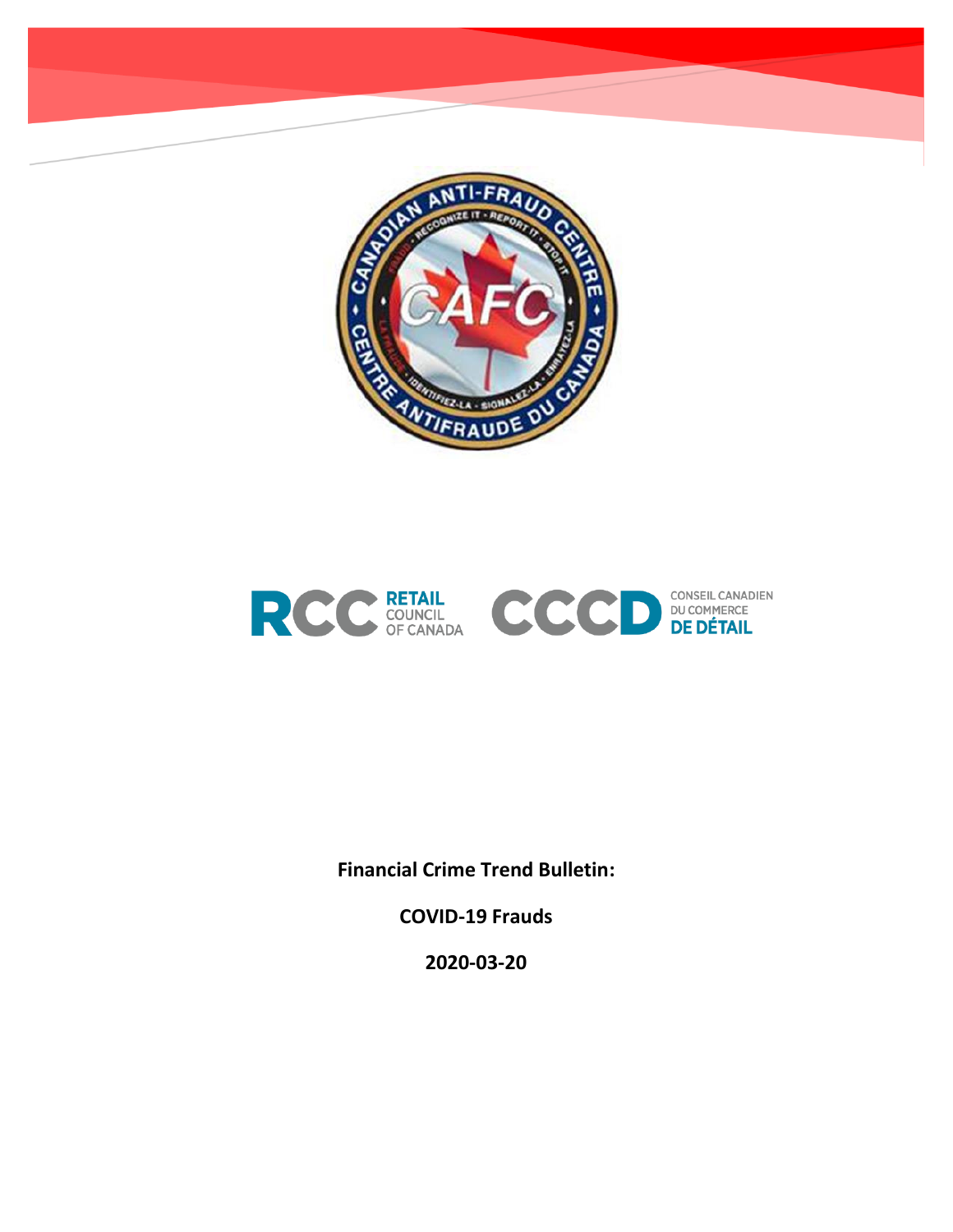

## **#KNOWFRAUD #SHOWMETHEFRAUD Fraud: Recognize. Reject. Report.**

## Purpose

This bulletin was prepared to warn members of Retail Council of Canada (RCC) of COVID-19 related frauds that have already or may begin to occur in Canada.

## **Overview**

As COVID-19 (coronavirus) continues to spread globally, the CAFC, in partnership with RCC is warning the public to be on the lookout for associated scams. Fraudsters are creative and want to profit from consumers' fears, uncertainties and misinformation.

Protect yourself and be aware of:

- Fraudsters have been going into retail stores and distribution centers offering fake decontamination services.
- Fraudsters have been going into retail stores and inspecting first aid kits, then approaching a store manager, explaining that their first aid kit is not *"COVID-19 compliant",* and offering their services. *(No law or regulation currently exists regarding first aid kits)*
- Private companies offering 'fast' COVID-19 tests for sale. *Only hospitals are currently authorized to perform the tests. No other tests are genuine or guaranteed to provide accurate results.*
- Consumers are purchasing large amounts of products and reselling them at higher prices to retailers. *These products may be expired, of lower quality and increase your health risks.*
- Fraudsters are creating fraudulent and deceptive online ads offering cleaning products, hand sanitizers and other items in high demand.
- Fraudsters are sending phishing, spear phishing and other malicious email campaigns to retailers that capitalize on the public's fears about COVID-19
- Unsolicited calls, emails and texts giving medical advice or requesting urgent action or payment
	- o If you didn't initiate contact, you don't know who you're communicating to
	- o Never respond or click on suspicious links and attachments
	- o Never give out your personal or financial details
- Unauthorized or fraudulent charities requesting money for victims, products or research
	- o Don't be pressured into making a donation
	- o [Verify that a charity is registered](https://apps.cra-arc.gc.ca/ebci/hacc/srch/pub/dsplyBscSrch?request_locale=en)

This document is the property of the CAFC. It is loaned to your agency/department in confidence and it is not to be reclassified, copied, reproduced, used or further disseminated, in whole or part, without the consent of the originator. It is not to be used in affidavits, court proceedings or subpoenas or for any other legal or judicial purposes. This caveat is an integral part of this document and must accompany any information extracted from it.